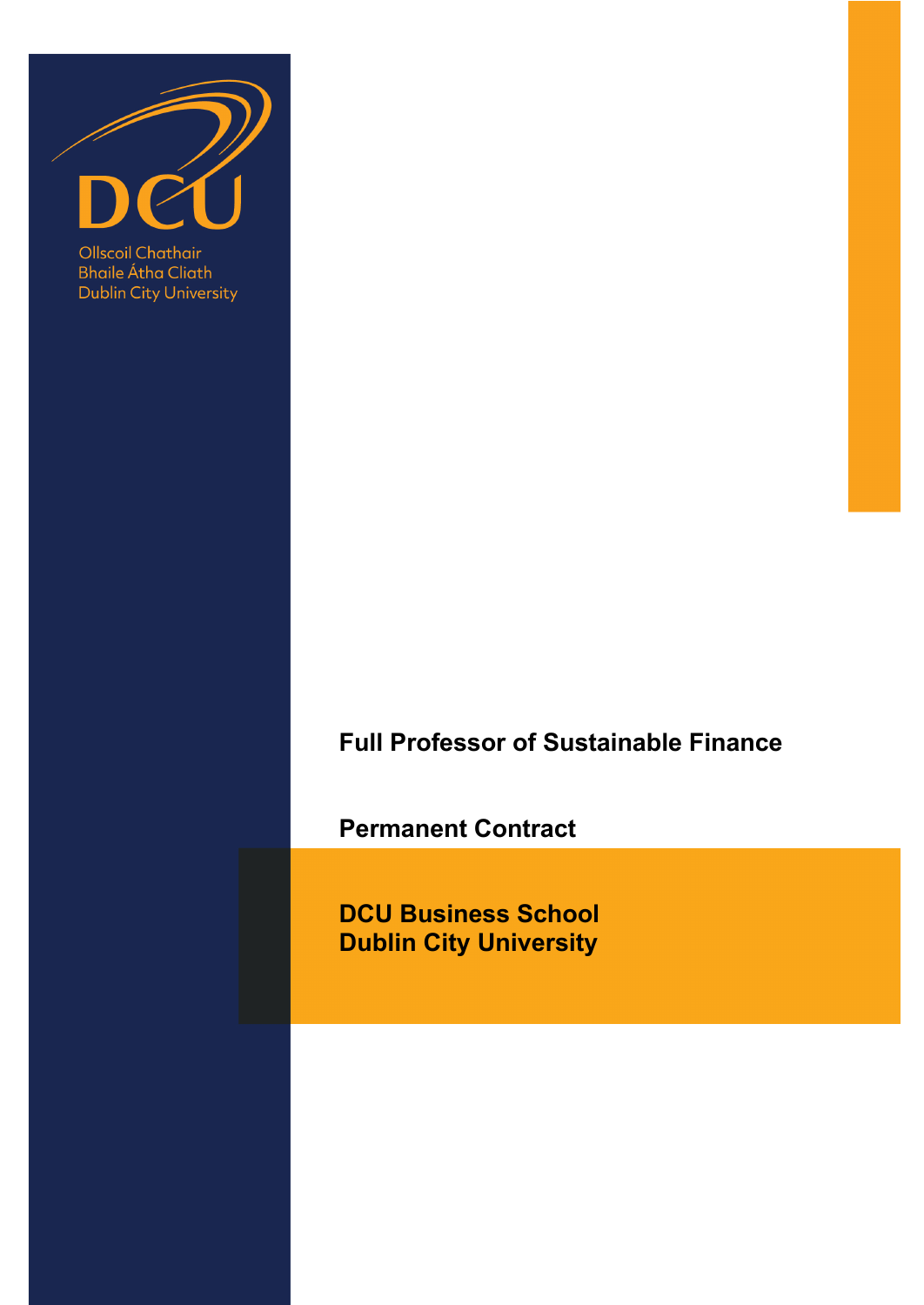## **Full Professor of Sustainable Finance Permanent Contract**

## **DCU Business School**

## **The Senior Academic Leadership Initiative**

Applications are invited from suitably qualified candidates for a new post, Full Professor of Sustainable Finance, under the Senior Academic Leadership Initiative (SALI) Call 2019, in line with the requirements set out in the Higher Education Authority (HEA) Call document [https://hea.ie/assets/uploads/2019/06/Senior-](https://hea.ie/assets/uploads/2019/06/Senior-Academic-Leadership-Initiative_Call-for-Applications-2020-2.pdf)Academic-Leadership-Initiative\_Call-for-Applications-2020-2.pdf

This SALI Programme is managed by the Higher Education Authority (HEA), on behalf of the Department of Education and Skills (DES). Following a competitive process based on an annual Call for applications from higher education institutions (HEIs), the HEA approved a new and additional senior academic leadership post for our institution in the area of Business (Full Professor of Sustainable Finance) to assist in accelerating gender balance at senior levels.

#### **Dublin City University**

Dublin City University [\(www.dcu.ie\)](https://www.dcu.ie) is a research-intensive, globally engaged, dynamic institution that is distinguished by both the quality and impact of its graduates and its focus on the translation of knowledge into societal and economic benefit. DCU prepares its students well for success in life, and in the workplace, by providing a high-quality, broad education appropriate to the

challenges and opportunities of the 21<sup>st</sup> century. As Ireland's University of Enterprise, it is characterised by a focus on innovation and entrepreneurship and a track record of effective engagement with the enterprise sector. Excellence in its education and research activities has led to its consistent position in the rankings of the world's top young universities (e.g. THE 100 Under 50).

#### **DCU Business School**

DCU Business School is an engaged, innovative internationally-focused school which prides itself on its excellent reputation for impacting students, the academic community, industry and wider society. DCU Business School's history is marked by steep upward development. From the outset, our guiding voices were those of industry and students and, as a result, we are today distinctive for our deep and responsive industry engagement and our close concern with the success of our students. Over the last ten years, DCU Business School has developed an excellent research reputation characterised by its industry relevance and a strong international impact. DCU was ranked as first in Ireland for Research Citation Impact (the highest Field Weighted Citation Index - FWCI) in the Subject Area: Business and Economics in the World University Subject Rankings (2021 and 2022).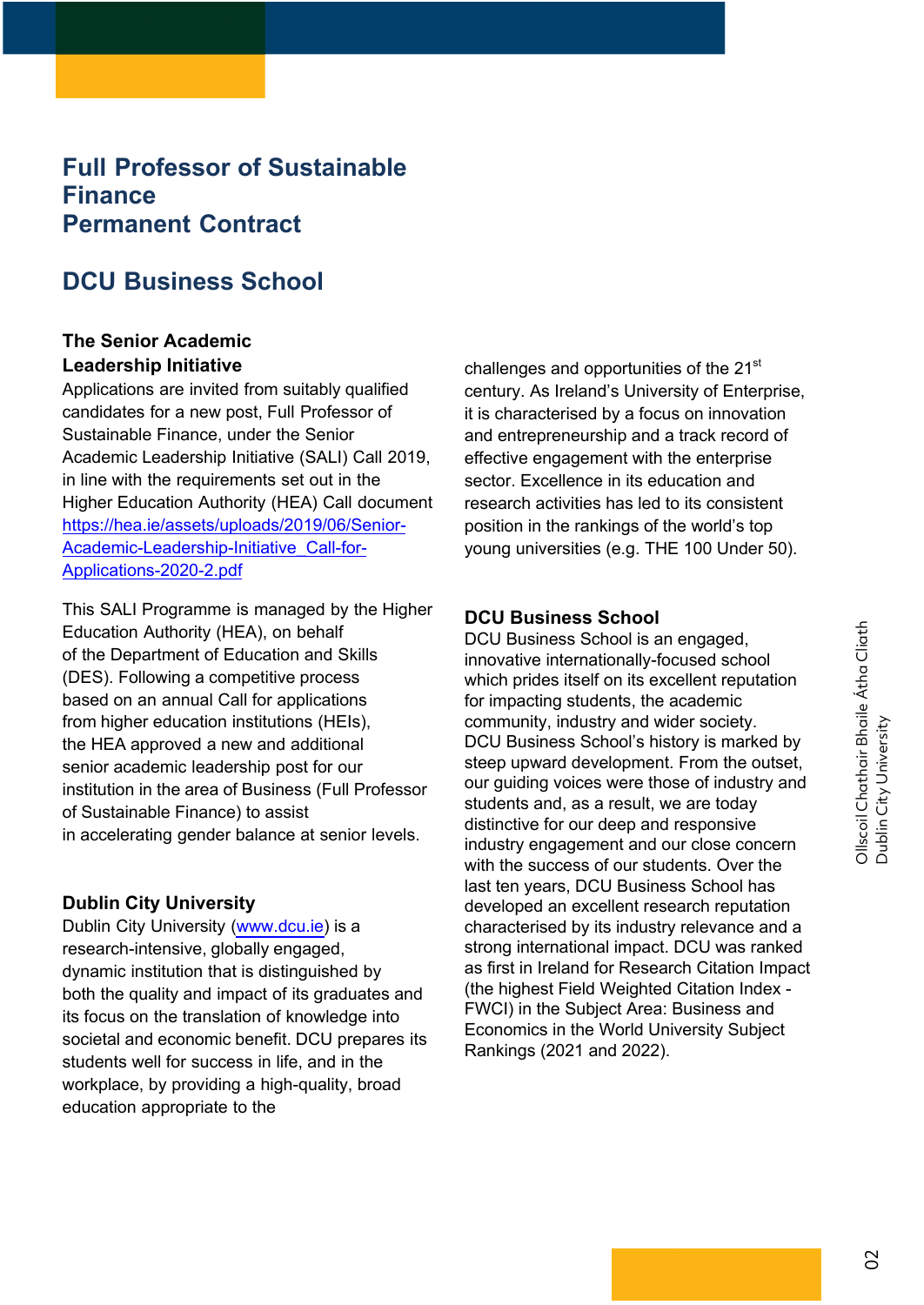The School is accredited by AACSB, AMBA and has been awarded the Small Business Charter from the Chartered Association of Business Schools. Additionally, our programmes have relevant professional accreditations.

Further information concerning DCU Business School is provided in the [Informatio](https://business.dcu.ie/wp-content/uploads/2021/12/Recruitment-Brochure-2022.pdf)n Pack for Candidates available **here**.

#### **The Position**

DCU Business School is now seeking to appoint an exceptional, internationally recognised Finance Academic in the area of Sustainable Finance. The successful applicant will contribute to, and strengthen, existing capabilities of the finance discipline, and will be an academic member of the Financial and Operational Performance Group in the school.

The recruitment of a high-profile academic in Sustainable Finance will augment our international reputation in research and teaching by drawing together, consolidating and building upon existing DCU strengths in the areas of finance and sustainability. The successful applicant will conduct high quality research and teaching in the area of Sustainable Finance and will also participate in the School's external engagement activities. The successful candidate is expected to deliver leadership in the finance discipline, and more widely in the School, with regard to all areas of activity: Teaching, Research, Management/Service and External Engagement. This position presents an exciting opportunity for an individual to make a significant contribution to the future of DCU as it enters its next stage of major development.

## *See job description for list of key responsibilities.*

## **Person Specification/Experience Requirements**

Applications are invited from academics with a track record of achievement within the Sustainable Finance discipline

in higher education and who are committed to contributing to the leadership of the discipline in DCU Business School.

- Candidates must have a Level 8/9 honours degree and a PhD in Finance or a closely related field.
- Candidates must have a proven track record of producing high quality research outputs, particularly highquality peer-reviewed journal publications and they must provide evidence of a breath of research experience and leadership capability.
- Candidates should have a track record of achievement in research, with a pipeline of research projects that will lead to publications in high impact international journals.
- Candidates should be part of international research networks and have a range of research collaborators and it is desirable that they have experience of research supervision and applying for research funding.
- Candidates should have evidence of leading teaching and learning innovations/initiatives and should have experience of effective external engagement with the accounting profession and/or the business community.
- Candidates must demonstrate excellent interpersonal and communication skills consistent with the highest quality of teaching, research, management and external engagement, together with evidence of successful teamwork and a collegial approach.
- The successful candidate will play an important role in the further enrichment of the School's national and international reputation and must display clear leadership attributes and skills and have the ability, and interest, to inspire and motivate colleagues with regard to all areas of activity of DCU Business School.